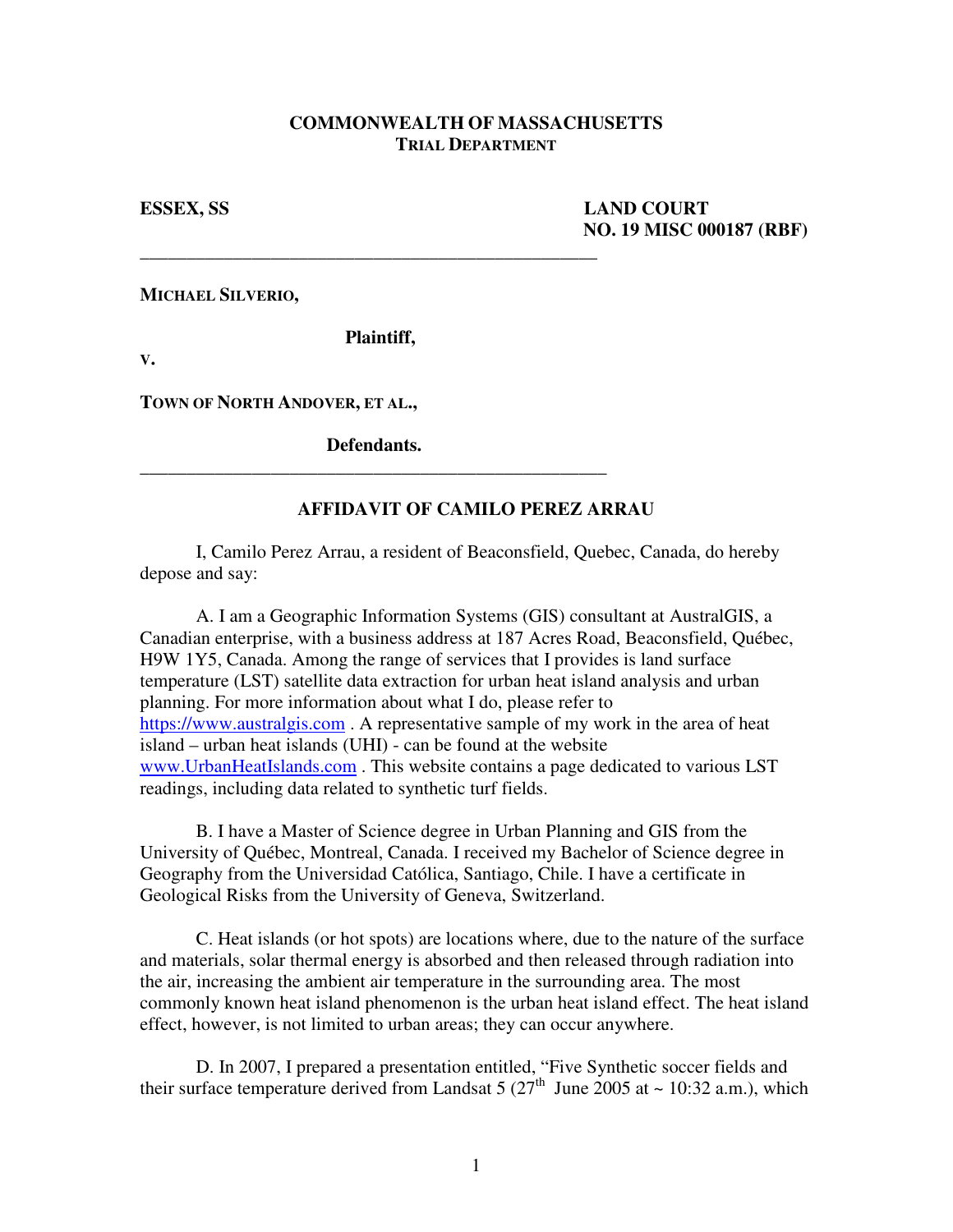showed the surface temperature of a number of synthetic turf fields around Montreal, as compared to natural grass fields. The presentation was an important factor in the decision of Montreal City Council to keep Westmount Park synthetic-free. The Westmount Park proceedings, as well as my presentation, are preserved at http://www.synturf.org/westmountbrief.html .

 E. As a continuing joint effort by the U.S. Department of the Interior, U.S. Department of Agriculture, and the National Aeronautics and Space Administration (NASA) to develop and launch civilian Earth observation satellites, Landsat 8 was launched in February 2013. The satellite carries the Operational Land Imager (OLI) and the Thermal Infrared Sensor (TIRS). The stated goal of the Landsat missions is to provide the opportunity to collect valuable resource data and use it to improve the quality of the environment.

 F. It is my expert opinion that synthetic turf playing fields are a big matter of concern: They appear among the hottest places in the city, on the same scale as parking lots, supermarket structures and big factories.

 G. I have been retained by the Plaintiff in the above-captioned action to provide geographical and satellite thermal views of the open spaces (fields) in North Andover, Massachusetts, in the general area of North Andover High School and North Andover Middle School. The purpose of this exercise is to provide an analytical tool by which one can assess the potential heat island impact of the proposed development of the North Andover Middle School fields from predominantly natural grass to surfaces that are associated with heat island effect, such as asphalt, cement, rubber surfaces, metal roofs and synthetic turf fields.

 H. I now explain the information on each of the slides/panels in the attached power-point presentation (cover sheet and 11 slides), dated March 1, 2020, entitled **Surface temperature of synthetic and natural grass fields in North Andover Massachusetts (USA) as seen by the satellite Landsat 8 (August 19th, 2018 at 10:25am).** 

 I. The Landsat 8 satellite orbits the Earth in a sun-synchronous, near-polar orbit, at an altitude of 705 km (438 mi), inclined at 98.2 degrees, and circles the Earth every 99 minutes. The satellite has a 16-day repeat cycle with an equatorial crossing time: 10:00 a.m. +/- 15 minutes. Landsat 8 aquires about 740 scenes a day on the Worldwide Reference System-2 (WRS-2) path/row system [ https://landsat.gsfc.nasa.gov/theworldwide-reference-system/ ], with a swath overlap (or sidelap) varying from 7 percent at the Equator to a maximum of approximately 85 percent at extreme latitudes. The scene size is 185 km x 180 km (114 mi x 112 mi).

 J. The data products created from over 1.6 million Landsat 8 OLI/TIRS scenes are available to download from EarthExplorer [ https://earthexplorer.usgs.gov/ ], GloVis [ https://glovis.usgs.gov/], andLandsatLook Viewer [ https://landsatlook.usgs.gov/]. For more about Landsat 8, go to the U.S. Geological Survey website at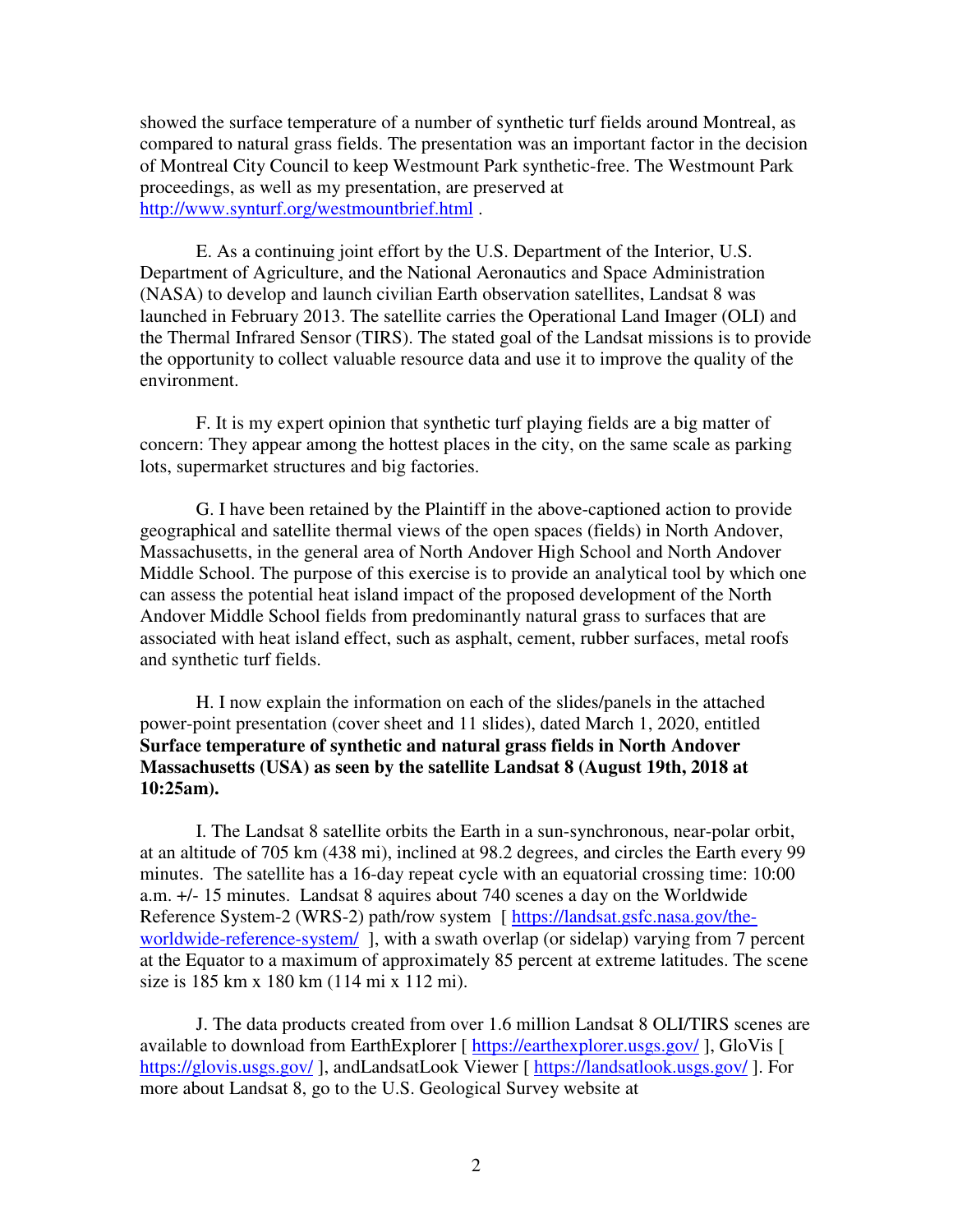https://www.usgs.gov/land-resources/nli/landsat/landsat-8?qtscience support page related con=0#qt-science support page related con.

 K. Following the cover sheet of the presentation are the following numbered slides:

 1. Land Surface Temperature (°F). This slide is a standard color code/spectrum in my profession for the purposes of associating a color with the range of observed temperatures – the hottest being, naturally, red hot. In Science, we do this work by reporting temperatures in Celsius (°C). On this legend the coolest [blue] corresponds to  $23.73^{\circ}$  C  $[$  =  $69.32^{\circ}$  F] and the hottest [hot red] corresponds to 43.3° C  $[$  = 109.94° F]. The universal conversion formula is °C/100 = °F-32/180.

My terms of reference required that the temperatures be given in Fahrenheit (°F).

 The color scheme of the thermal images gives the viewer a visual sensation of the difference between surface temperatures associated with different surfaces of the subject area and its adjacent environs.

 According to https://www.timeanddate.com/weather/@4832272/historic : The weather conditions in North Andover on August 19, 2018 at 10:25 AM, were as follows: Scattered clouds, no precipitation, with the temperature falling between the low of  $66^{\circ}$  F at 6 AM and the high of  $75^{\circ}$  F at Noon.

 2. Overview of the Town of North Andover, Massachusetts (USA). This slide provides a satellite image of natural landscape of the subject – North Andover – with temperatures readings for select locations.

 3. Thermal image of the Town of North Andover, Massachusetts (USA). This slide shows the thermal information of Slide 2 in a color-coded fashion, with the hot spots shown in various shades of red depending on the temperature range, as compared with cooler surface temperatures in the other areas of North Andover.

 4. North Andover High School Fields, 430 Osgood St, North Andover, MA 01845. This slide provides a satellite image of natural landscape the subject – North Andover High School Fields - two adjacent fields, one synthetic the other natural grass.

 5. North Andover High School Fields, 430 Osgood St, North Andover, MA 01845. This slide shows Landsat 8's surface temperature recording for the area corresponding to the synthetic turf and natural grass fields at the High School. The observable contemporaneous temperature difference between the two surfaces is shown to be 13.95 hotter on the synthetic field. The synthetic field at 98.37° F at 10:25 AM measured 23.37 degrees hotter than the would-be ambient air temperature of 75° at noontime.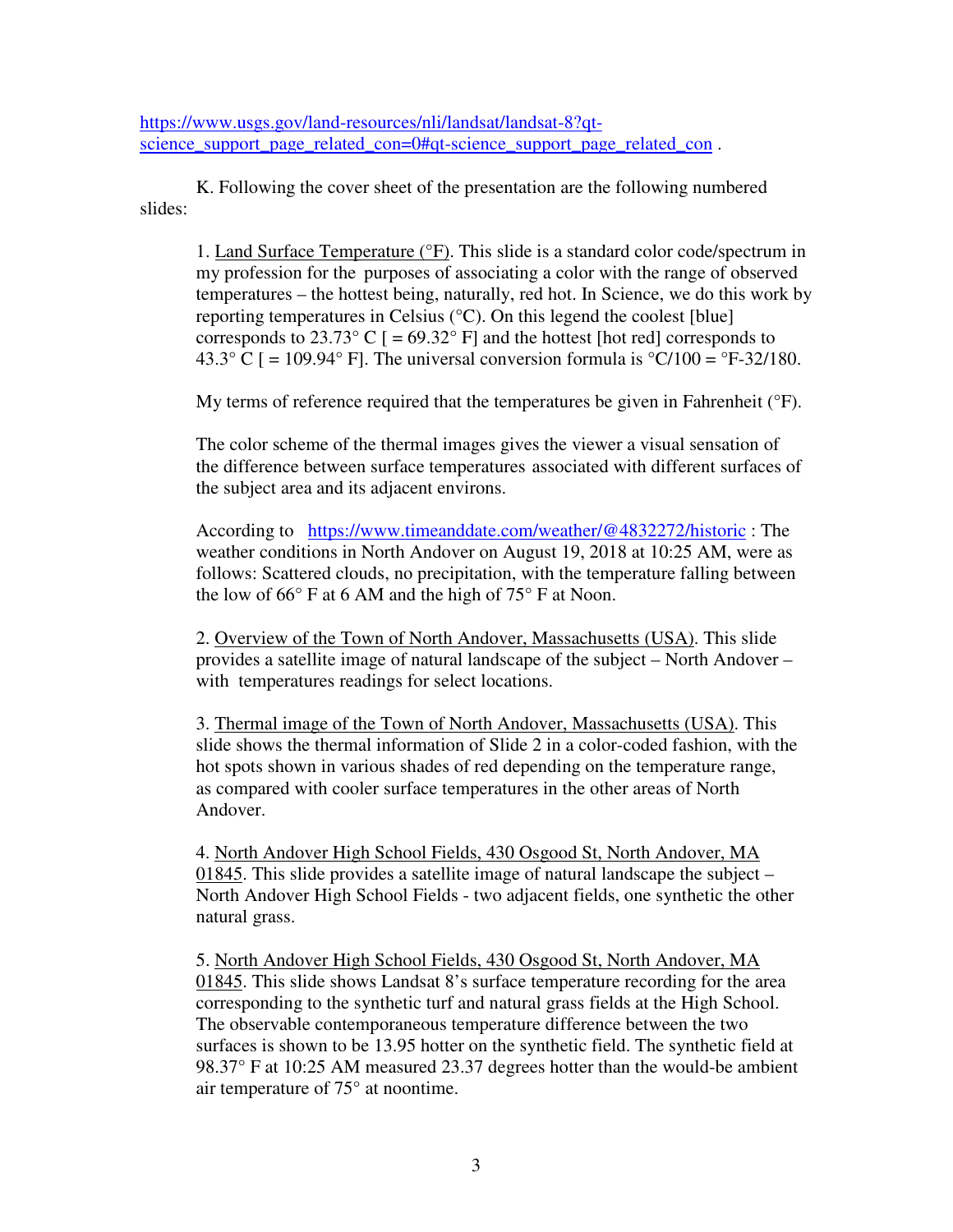6. North Andover High School Fields, 430 Osgood St, North Andover, MA 01845. This slide translates the thermal information in Slide 5 as recorded by Landsat 8 - with the hot spots shown in various shades of orange-to-red depending on the temperature range, as compared with cooler surface temperatures in the other areas of North Andover along the cooler side of the color spectrum.

 7. North Andover Middle School Fields (A and B) and North Andover Middle School Fields (C) 495 Main St., N. Andover, MA 01845. This slide provides a satellite image of the fields at North Andover High School (fields A and B) and the fields at North Andover Middle School area (C), with areas designated as B and C being natural grass.

 8. North Andover Middle School Fields (A and B) and North Andover Middle School Fields. This slide shows Landsat 8's surface temperature recording for the areas designated as fields A, B, C on Slide 7. The surface temperature of the grass fields registered in the 84 to 87 degree range, whereas the reading for the synthetic field at North Andover High School registered at 98.37 degrees.

 9. North Andover Middle School Fields and North Andover Middle School Fields. This slide shows the thermal image for slides 7 and 8, with the synthetic field appearing in red hot, in contrast to the surface temperature of adjacent areas – such as grass fields - that fell on the cooler side of the color spectrum.

 10. 34 Hemlock Street in North Andover (Middle School fields). This slide isolates Plaintiff's property at 34 Hemlock Street in North Andover, represented by a faint blue dot (the color of this dot does not have a thermal significance). The slide shows the property in relation to the North Andover Middle School fields, bounded by Parker Street, Hemlock Street, and Beacon Hill Blvd. The slide includes the surface temperatures information as recorded by Landsat 8. The surface temperature associated with the area of 34 Hemlock Street is shown to be in the 84 to 84 degree range, with a degree or two cooler than the abutting field showing the temperature of 86.78° F.

 11. 34 Hemlock Street in North Andover (& Middle School fields). This slide provides the thermal image of the area occupied by 34 Hemlock Street and the Middle School fields, with surface temperatures in the range of 84 to 87 degrees at 10: 25 AM of August 19, 2018, in contrast with locations depicted by other shades on the color spectrum.

 L. It is my expert opinion that on August 19, 2018 at 10: 25 AM and - if synthetic and in the same condition as the synthetic field at North Andover High School – one playing field in the area designated as C (Middles School fields) would have shown a surface temperature similar to that of the synthetic field at the North Andover High School (98.37° F), more or less. It is more likely than not that other adjacent or nearby